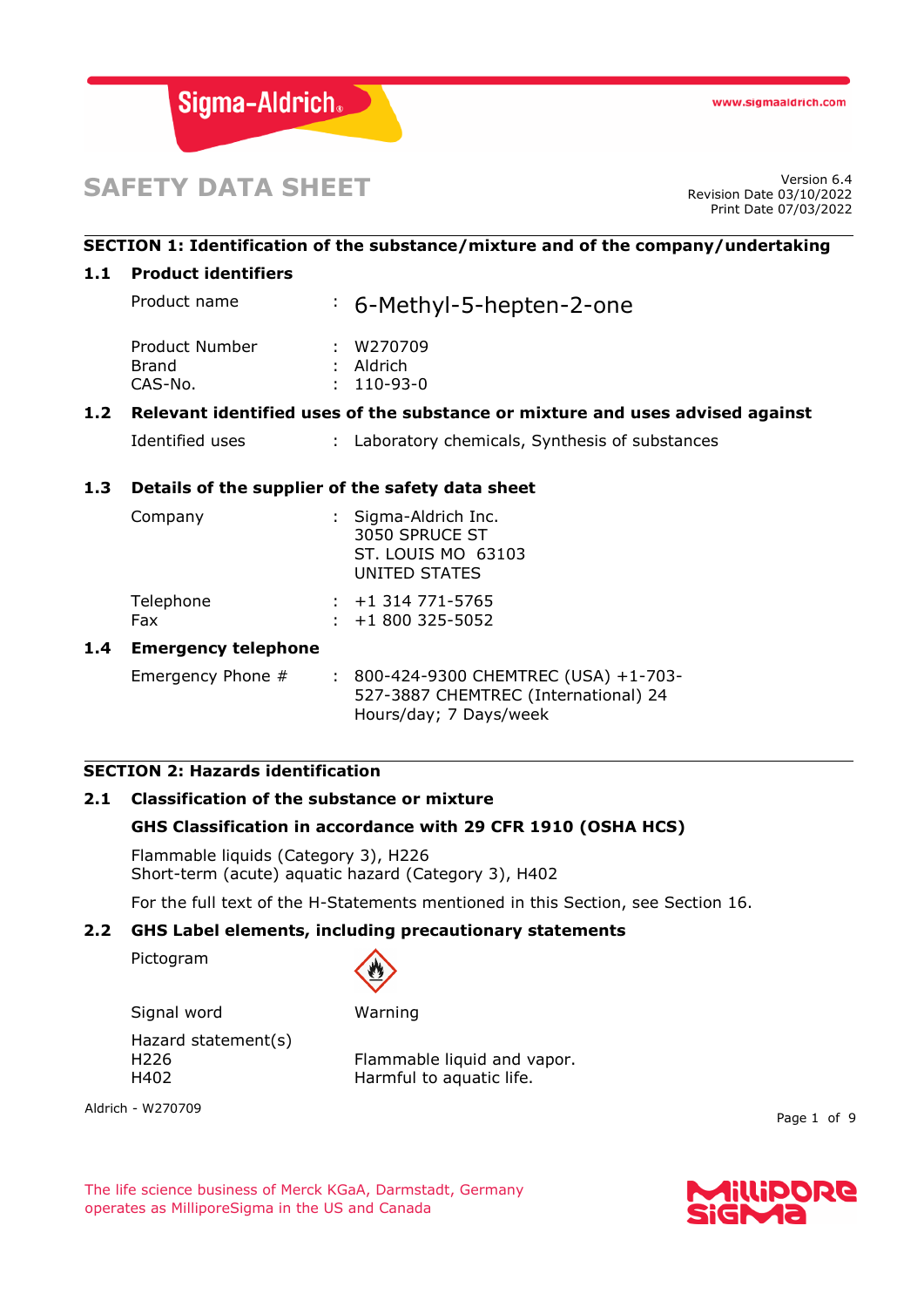| Precautionary statement(s) |                                                                                                         |
|----------------------------|---------------------------------------------------------------------------------------------------------|
| P210                       | Keep away from heat/ sparks/ open flames/ hot surfaces. No<br>smoking.                                  |
|                            |                                                                                                         |
| P233                       | Keep container tightly closed.                                                                          |
| P240                       | Ground/bond container and receiving equipment.                                                          |
| P241                       | Use explosion-proof electrical/ ventilating/ lighting/ equipment.                                       |
| P242                       | Use only non-sparking tools.                                                                            |
| P243                       | Take precautionary measures against static discharge.                                                   |
| P273                       | Avoid release to the environment.                                                                       |
| P280                       | Wear protective gloves/ eye protection/ face protection.                                                |
| $P303 + P361 + P353$       | IF ON SKIN (or hair): Take off immediately all contaminated<br>clothing. Rinse skin with water/ shower. |
| $P370 + P378$              | In case of fire: Use dry sand, dry chemical or alcohol-resistant<br>foam to extinguish.                 |
| $P403 + P235$              | Store in a well-ventilated place. Keep cool.                                                            |
| P501                       | Dispose of contents/ container to an approved waste disposal<br>plant.                                  |

## **2.3 Hazards not otherwise classified (HNOC) or not covered by GHS** - none

#### **SECTION 3: Composition/information on ingredients**

| 3.1 | <b>Substances</b><br>Formula          |  | $C_8H_{14}O$                             |                                                              |               |
|-----|---------------------------------------|--|------------------------------------------|--------------------------------------------------------------|---------------|
|     | Molecular weight<br>CAS-No.<br>EC-No. |  | : $126.2$ g/mol<br>110-93-0<br>203-816-7 |                                                              |               |
|     | Component                             |  |                                          | Classification                                               | Concentration |
|     | 6-methyl-5-heptene-2-one              |  |                                          |                                                              |               |
|     |                                       |  |                                          | Flam. Liq. 3; Aquatic Acute $  \lt = 100$ %<br>3; H226, H402 |               |

For the full text of the H-Statements mentioned in this Section, see Section 16.

## **SECTION 4: First aid measures**

## **4.1 Description of first-aid measures**

#### **General advice**

Show this material safety data sheet to the doctor in attendance.

#### **If inhaled**

After inhalation: fresh air.

#### **In case of skin contact**

In case of skin contact: Take off immediately all contaminated clothing. Rinse skin with water/ shower.

#### **In case of eye contact**

After eye contact: rinse out with plenty of water. Remove contact lenses.

Aldrich - W270709

Page 2 of 9

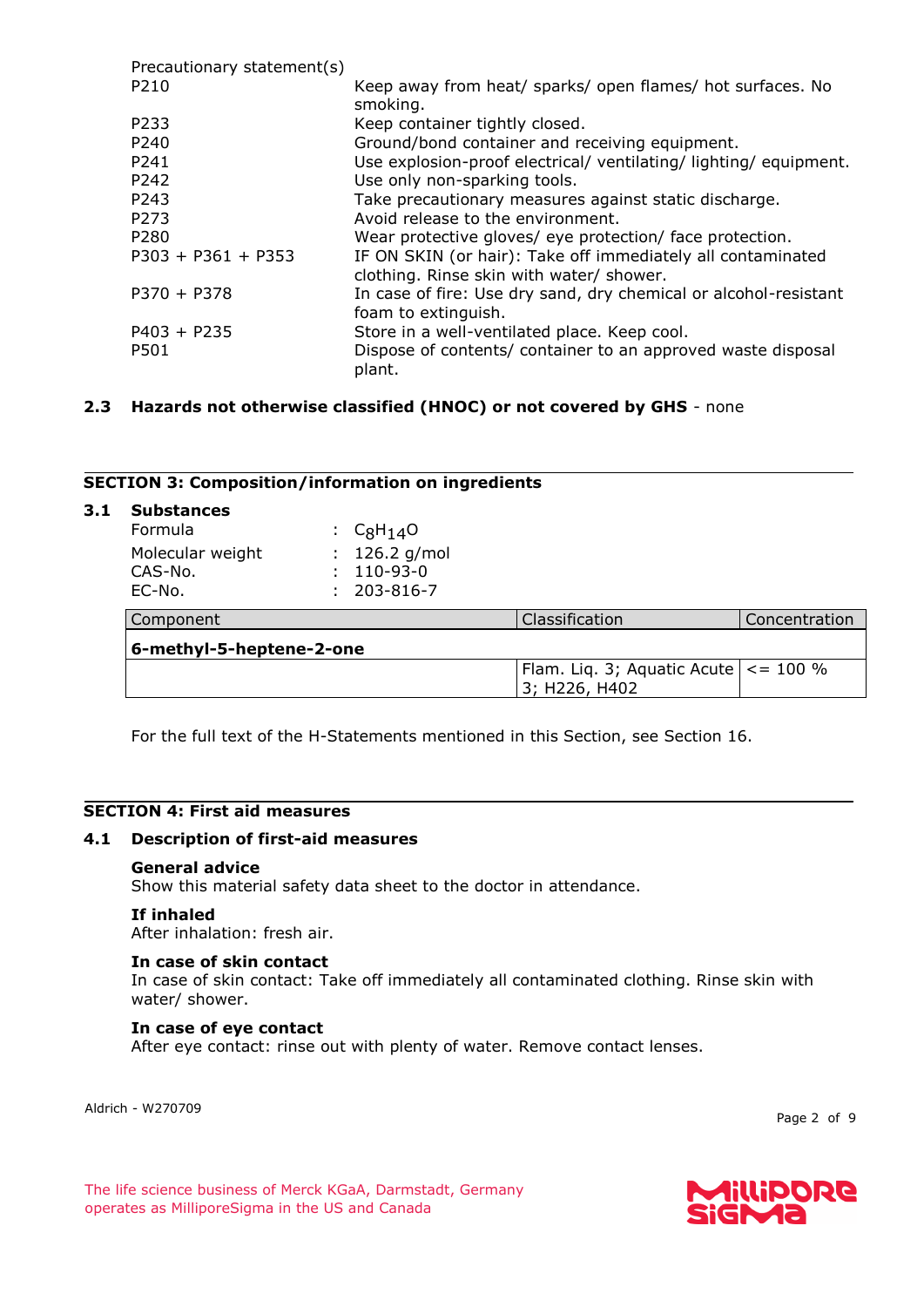## **If swallowed**

After swallowing: make victim drink water (two glasses at most). Consult doctor if feeling unwell.

## **4.2 Most important symptoms and effects, both acute and delayed**

The most important known symptoms and effects are described in the labelling (see section 2.2) and/or in section 11

#### **4.3 Indication of any immediate medical attention and special treatment needed** No data available

## **SECTION 5: Firefighting measures**

#### **5.1 Extinguishing media**

**Suitable extinguishing media** Carbon dioxide (CO2) Foam Dry powder

#### **Unsuitable extinguishing media**

For this substance/mixture no limitations of extinguishing agents are given.

#### **5.2 Special hazards arising from the substance or mixture**

Carbon oxides Combustible. Vapors are heavier than air and may spread along floors. Forms explosive mixtures with air at elevated temperatures. Development of hazardous combustion gases or vapours possible in the event of fire.

#### **5.3 Advice for firefighters**

In the event of fire, wear self-contained breathing apparatus.

#### **5.4 Further information**

Remove container from danger zone and cool with water. Prevent fire extinguishing water from contaminating surface water or the ground water system.

#### **SECTION 6: Accidental release measures**

#### **6.1 Personal precautions, protective equipment and emergency procedures**

Advice for non-emergency personnel: Do not breathe vapors, aerosols. Ensure adequate ventilation. Keep away from heat and sources of ignition. Evacuate the danger area, observe emergency procedures, consult an expert. For personal protection see section 8.

#### **6.2 Environmental precautions**

Do not let product enter drains. Risk of explosion.

#### **6.3 Methods and materials for containment and cleaning up**

Cover drains. Collect, bind, and pump off spills. Observe possible material restrictions (see sections 7 and 10). Take up with liquid-absorbent material (e.g. Chemizorb®). Dispose of properly. Clean up affected area.

**6.4 Reference to other sections** For disposal see section 13.

Aldrich - W270709

Page 3 of 9

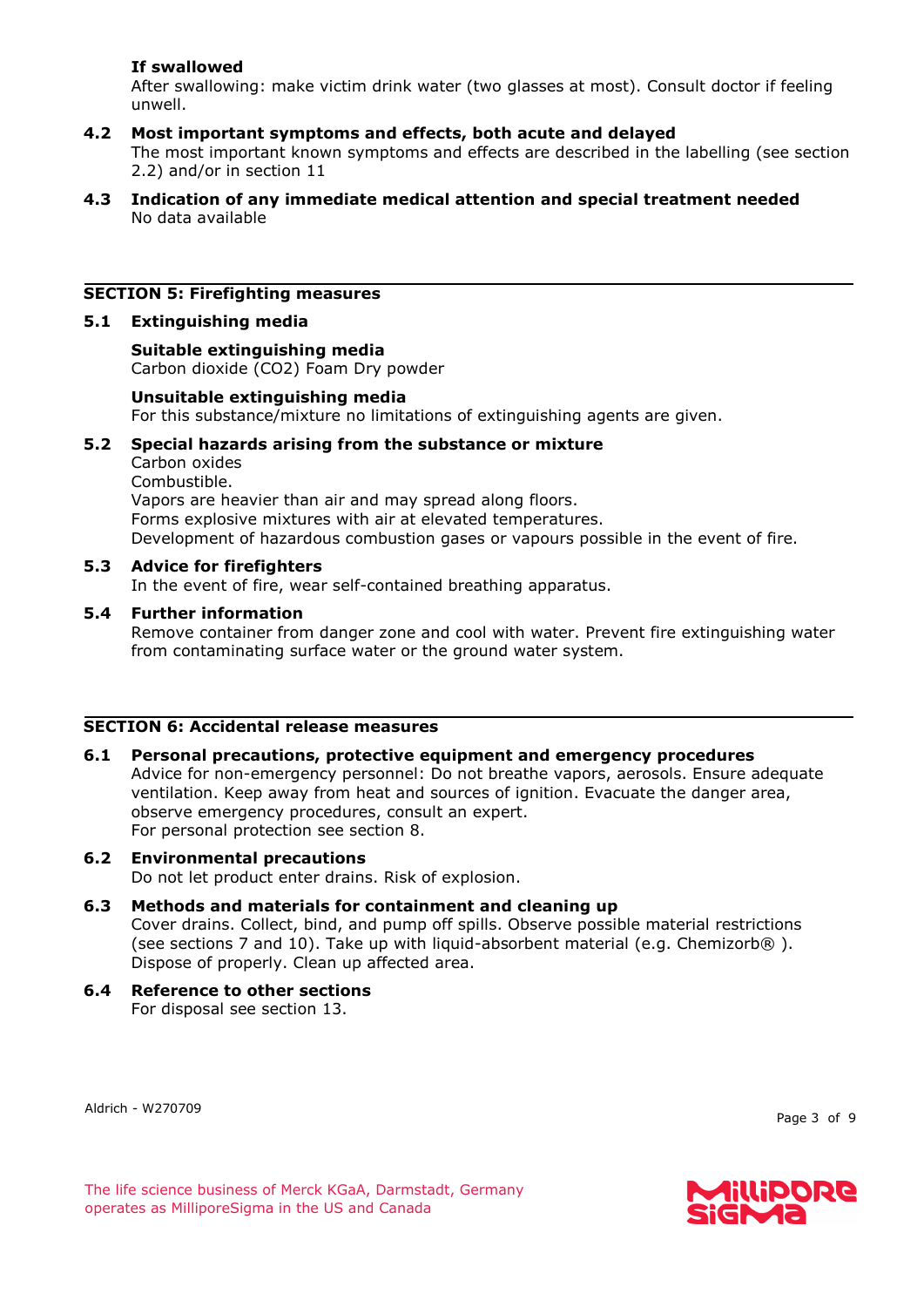## **SECTION 7: Handling and storage**

## **7.1 Precautions for safe handling**

#### **Advice on protection against fire and explosion**

Keep away from open flames, hot surfaces and sources of ignition.Take precautionary measures against static discharge.

#### **Hygiene measures**

Change contaminated clothing. Wash hands after working with substance. For precautions see section 2.2.

#### **7.2 Conditions for safe storage, including any incompatibilities**

#### **Storage conditions**

Keep container tightly closed in a dry and well-ventilated place. Keep away from heat and sources of ignition.

#### **Storage class**

Storage class (TRGS 510): 3: Flammable liquids

#### **7.3 Specific end use(s)**

Apart from the uses mentioned in section 1.2 no other specific uses are stipulated

#### **SECTION 8: Exposure controls/personal protection**

#### **8.1 Control parameters**

#### **Ingredients with workplace control parameters**

Contains no substances with occupational exposure limit values.

#### **8.2 Exposure controls**

#### **Appropriate engineering controls**

Change contaminated clothing. Wash hands after working with substance.

#### **Personal protective equipment**

#### **Eye/face protection**

Use equipment for eye protection tested and approved under appropriate government standards such as NIOSH (US) or EN 166(EU). Safety glasses

#### **Skin protection**

This recommendation applies only to the product stated in the safety data sheet, supplied by us and for the designated use. When dissolving in or mixing with other substances and under conditions deviating from those stated in EN374 please contact the supplier of CE-approved gloves (e.g. KCL GmbH, D-36124 Eichenzell, Internet: www.kcl.de).

#### Splash contact

Material: butyl-rubber Minimum layer thickness: 0.7 mm Break through time: 120 min Material tested:Butoject® (KCL 898)

#### **Body Protection**

Flame retardant antistatic protective clothing.

#### **Respiratory protection**

required when vapours/aerosols are generated.

Aldrich - W270709

Page 4 of 9

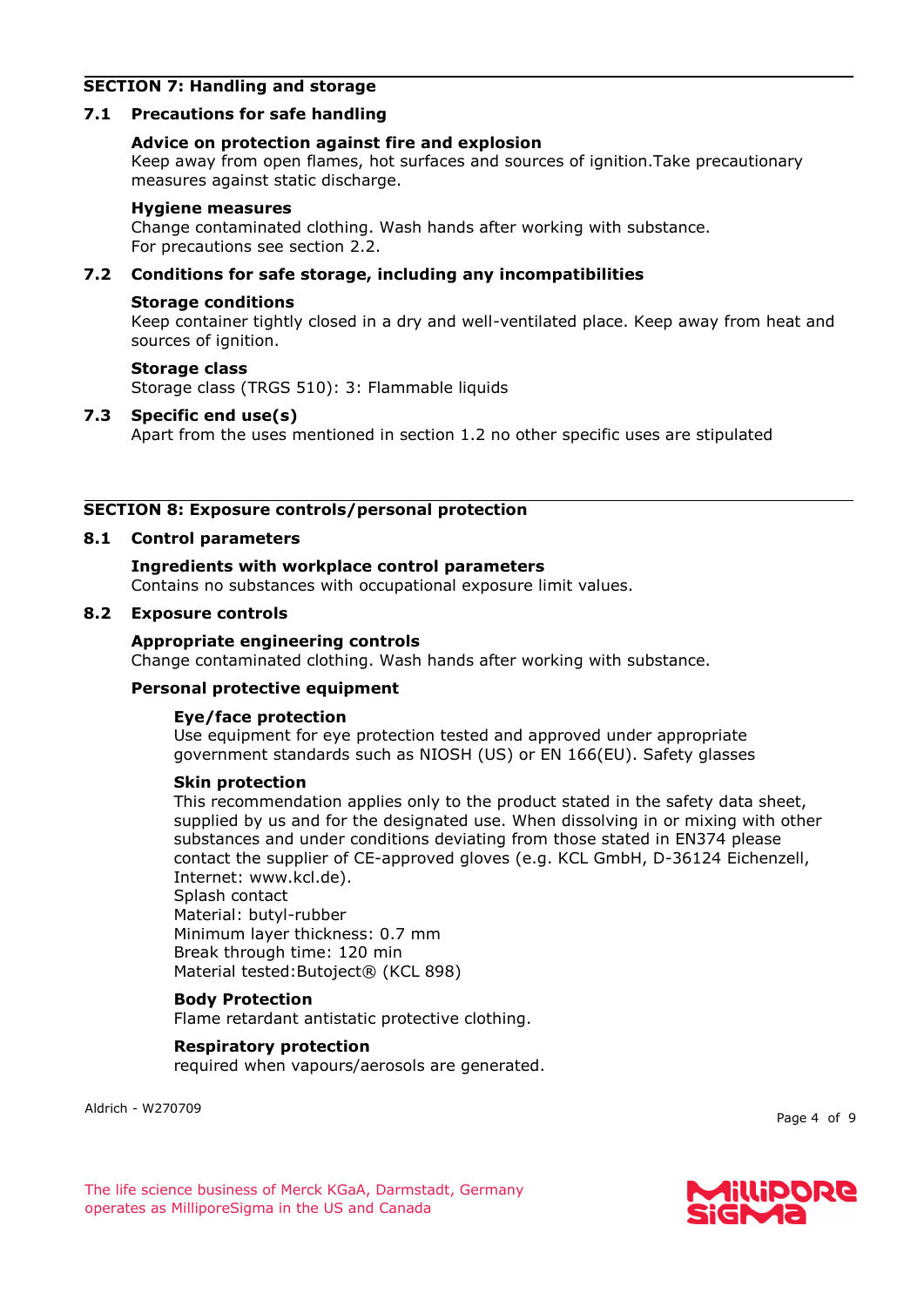Do not let product enter drains. Risk of explosion.

## **SECTION 9: Physical and chemical properties**

#### **9.1 Information on basic physical and chemical properties** a) Appearance Form: clear, liquid Color: colorless b) Odor No data available c) Odor Threshold No data available d) pH No data available e) Melting point/freezing point Melting point/range: -67 °C (-89 °F) - (ECHA) f) Initial boiling point and boiling range 73 °C 163 °F at 24 hPa - lit. g) Flash point  $56 °C (133 °F) - closed cup$ h) Evaporation rate No data available i) Flammability (solid, gas) No data available j) Upper/lower flammability or explosive limits Upper explosion limit: 7.3 %(V) Lower explosion limit: 1.1 %(V) k) Vapor pressure 1.12 hPa at 20 °C (68 °F) - OECD Test Guideline 104 I) Vapor density No data available m) Density 0.855 g/cm3 at 25 °C (77 °F) - lit. Relative density Mo data available n) Water solubility 3.02 g/l at 25 °C (77 °F) o) Partition coefficient: n-octanol/water log Pow: 2.07 at 25 °C (77 °F) - - Bioaccumulation is not expected. p) Autoignition temperature No data available q) Decomposition temperature  $> 170$  °C ( $> 338$  °F) r) Viscosity No data available

- s) Explosive properties No data available
- t) Oxidizing properties none

#### **9.2 Other safety information** No data available

Aldrich - W270709

Page 5 of 9

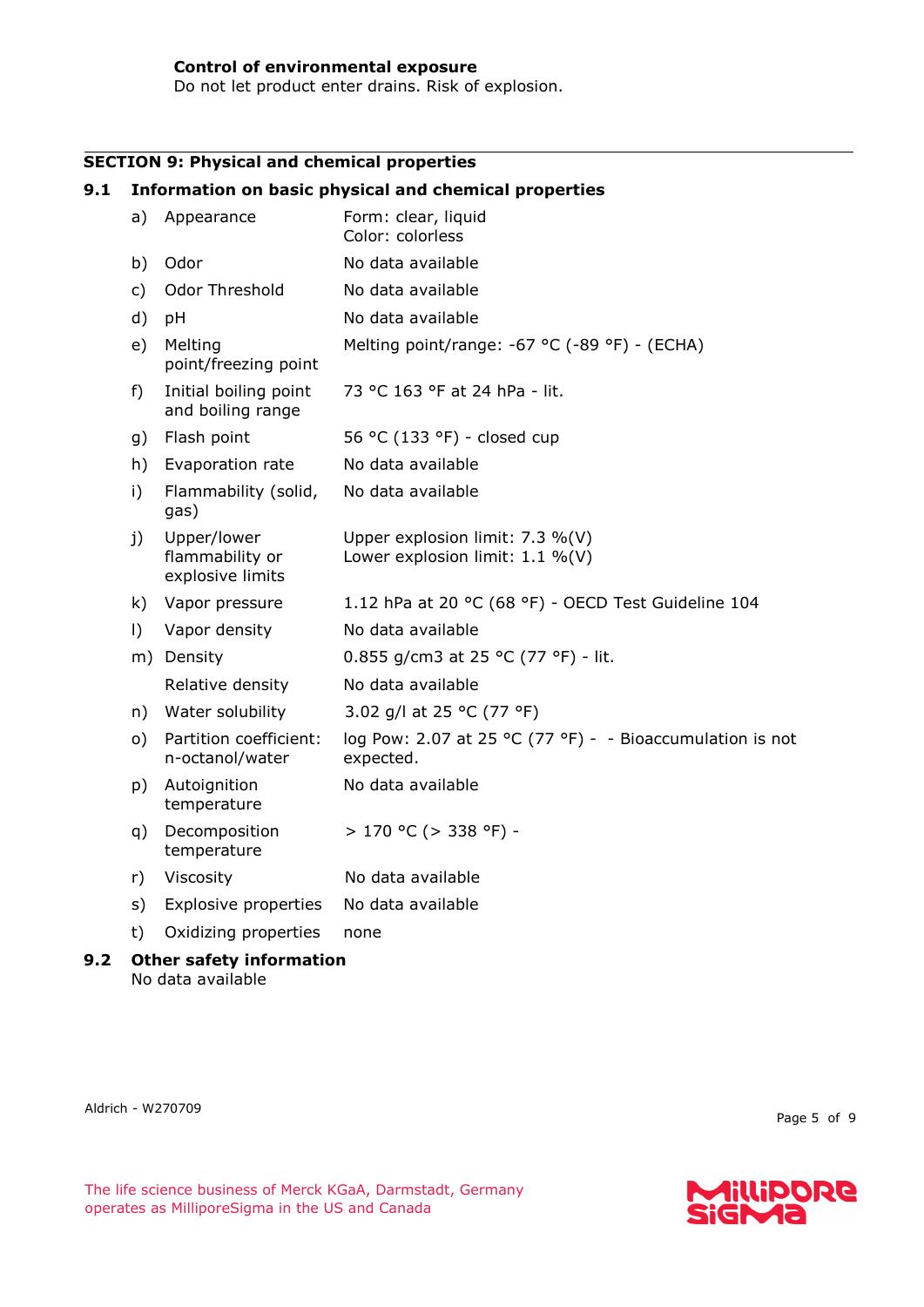## **SECTION 10: Stability and reactivity**

## **10.1 Reactivity**

Vapor/air-mixtures are explosive at intense warming.

## **10.2 Chemical stability**

The product is chemically stable under standard ambient conditions (room temperature) .

## **10.3 Possibility of hazardous reactions**

Violent reactions possible with: Bases Strong oxidizing agents strong reducing agents

## **10.4 Conditions to avoid**

Heating.

**10.5 Incompatible materials** Strong oxidizing agents

#### **10.6 Hazardous decomposition products** In the event of fire: see section 5

## **SECTION 11: Toxicological information**

## **11.1 Information on toxicological effects**

#### **Acute toxicity**

LD50 Oral - Rat - male and female - 3,750 mg/kg Remarks: (ECHA) Inhalation: No data available LD50 Dermal - Rat - > 5,000 mg/kg Remarks: (ECHA)

## **Skin corrosion/irritation**

Skin - Rabbit Result: No skin irritation (OECD Test Guideline 404)

#### **Serious eye damage/eye irritation**

Eyes - Rabbit Result: No eye irritation (OECD Test Guideline 405)

## **Respiratory or skin sensitization**

No data available

## **Germ cell mutagenicity**

Test Type: Ames test Test system: S. typhimurium Metabolic activation: with and without metabolic activation Method: OECD Test Guideline 471 Result: negative Remarks: (IUCLID) Test Type: Ames test Test system: E. coli Metabolic activation: with and without metabolic activation

Aldrich - W270709

Page 6 of 9

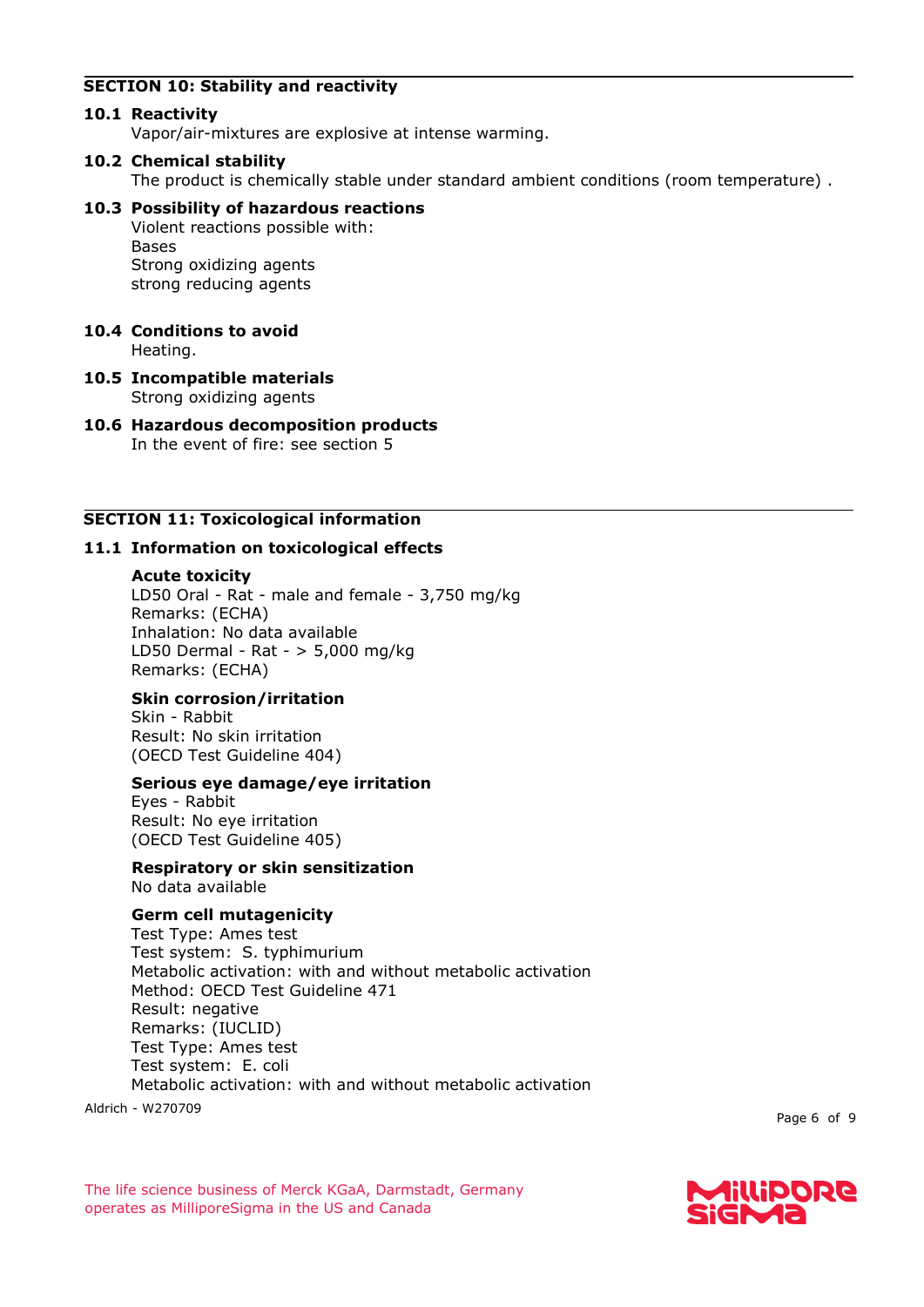Method: OECD Test Guideline 471 Result: negative Test Type: In vitro mammalian cell gene mutation test Test system: mouse lymphoma cells Metabolic activation: with and without metabolic activation Method: OECD Test Guideline 490 Result: negative

Test Type: In vivo micronucleus test Species: Mouse

Method: OECD Test Guideline 474 Result: negative

#### **Carcinogenicity**

- IARC: No ingredient of this product present at levels greater than or equal to 0.1% is identified as probable, possible or confirmed human carcinogen by IARC.
- NTP: No ingredient of this product present at levels greater than or equal to 0.1% is identified as a known or anticipated carcinogen by NTP.
- OSHA: No component of this product present at levels greater than or equal to 0.1% is on OSHA's list of regulated carcinogens.

#### **Reproductive toxicity**

No data available

**Specific target organ toxicity - single exposure** No data available

**Specific target organ toxicity - repeated exposure** No data available

**Aspiration hazard**

No data available

#### **11.2 Additional Information**

#### RTECS: MJ9700000

To the best of our knowledge, the chemical, physical, and toxicological properties have not been thoroughly investigated.

The following applies to ketones in general: when vapours/aerosols occur, mucosal irritations, coughing, and dyspnoea after inhalation. The absorption of large quantities leads to: CNS depression (narcosis). Repeated skin contact leads to a degreasing effect, with secondary inflammation possible. Toxic effects on the liver and kidneys cannot be excluded after high doses. The inhalation of droplets may result in the formation of oedemas in the respiratory tract.

Other information

Further data:

Handle in accordance with good industrial hygiene and safety practice.

Aldrich - W270709

Page 7 of 9

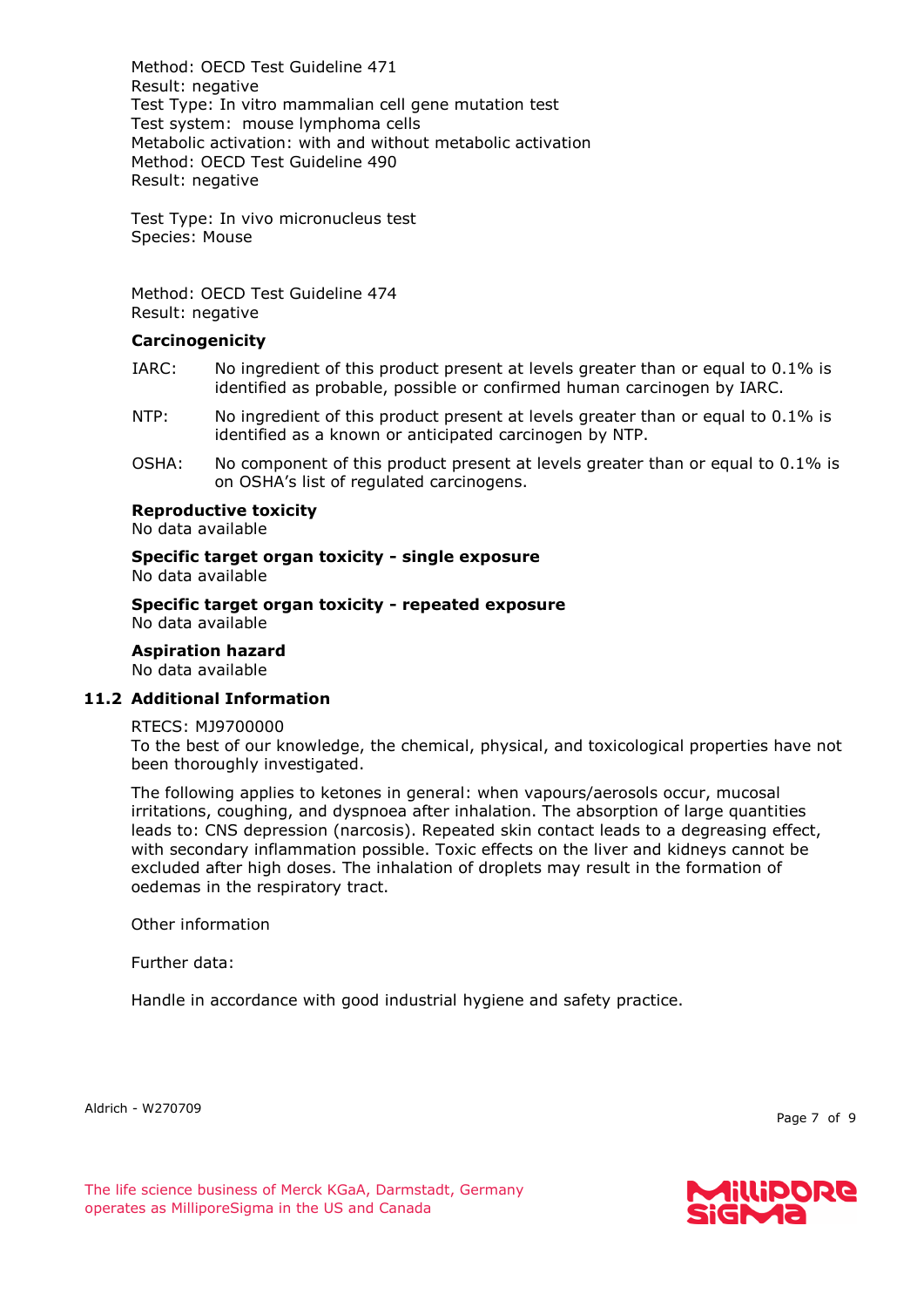## **SECTION 12: Ecological information**

## **12.1 Toxicity**

| Toxicity to fish                                          | static test LC50 - Leuciscus idus (Golden orfe) - 50 mg/l - 96 h<br>(DIN 38412)                     |  |  |  |
|-----------------------------------------------------------|-----------------------------------------------------------------------------------------------------|--|--|--|
| Toxicity to daphnia<br>and other aquatic<br>invertebrates | static test EC50 - Daphnia magna (Water flea) - 74 mg/l - 48 h<br>(DIN 38412)                       |  |  |  |
| Toxicity to algae                                         | static test ErC50 - Desmodesmus subspicatus (green algae) - ca. 116<br>$mq/l - 72 h$<br>(DIN 38412) |  |  |  |
| Toxicity to bacteria                                      | static test EC50 - activated sludge - 800 mg/l - 0.5 h<br>(OECD Test Guideline 209)                 |  |  |  |
| 12.2 Persistence and degradability                        |                                                                                                     |  |  |  |

Biodegradability aerobic - Exposure time 28 d

Result: ca.91 % - Readily biodegradable. (OECD Test Guideline 301F)

- **12.3 Bioaccumulative potential** No data available
- **12.4 Mobility in soil**

No data available

#### **12.5 Results of PBT and vPvB assessment** PBT/vPvB assessment not available as chemical safety assessment not required/not conducted

**12.6 Endocrine disrupting properties** No data available

#### **12.7 Other adverse effects**

Discharge into the environment must be avoided.

#### **SECTION 13: Disposal considerations**

#### **13.1 Waste treatment methods**

## **Product**

Waste material must be disposed of in accordance with the national and local regulations. Leave chemicals in original containers. No mixing with other waste. Handle uncleaned containers like the product itself. See www.retrologistik.com for processes regarding the return of chemicals and containers, or contact us there if you have further questions.

## **SECTION 14: Transport information**

#### **DOT (US)**

UN number: 1224 Class: 3 Packing group: III Proper shipping name: Ketones, liquid, n.o.s. (6-methyl-5-heptene-2-one) Reportable Quantity (RQ): Poison Inhalation Hazard: No

Aldrich - W270709

Page 8 of 9